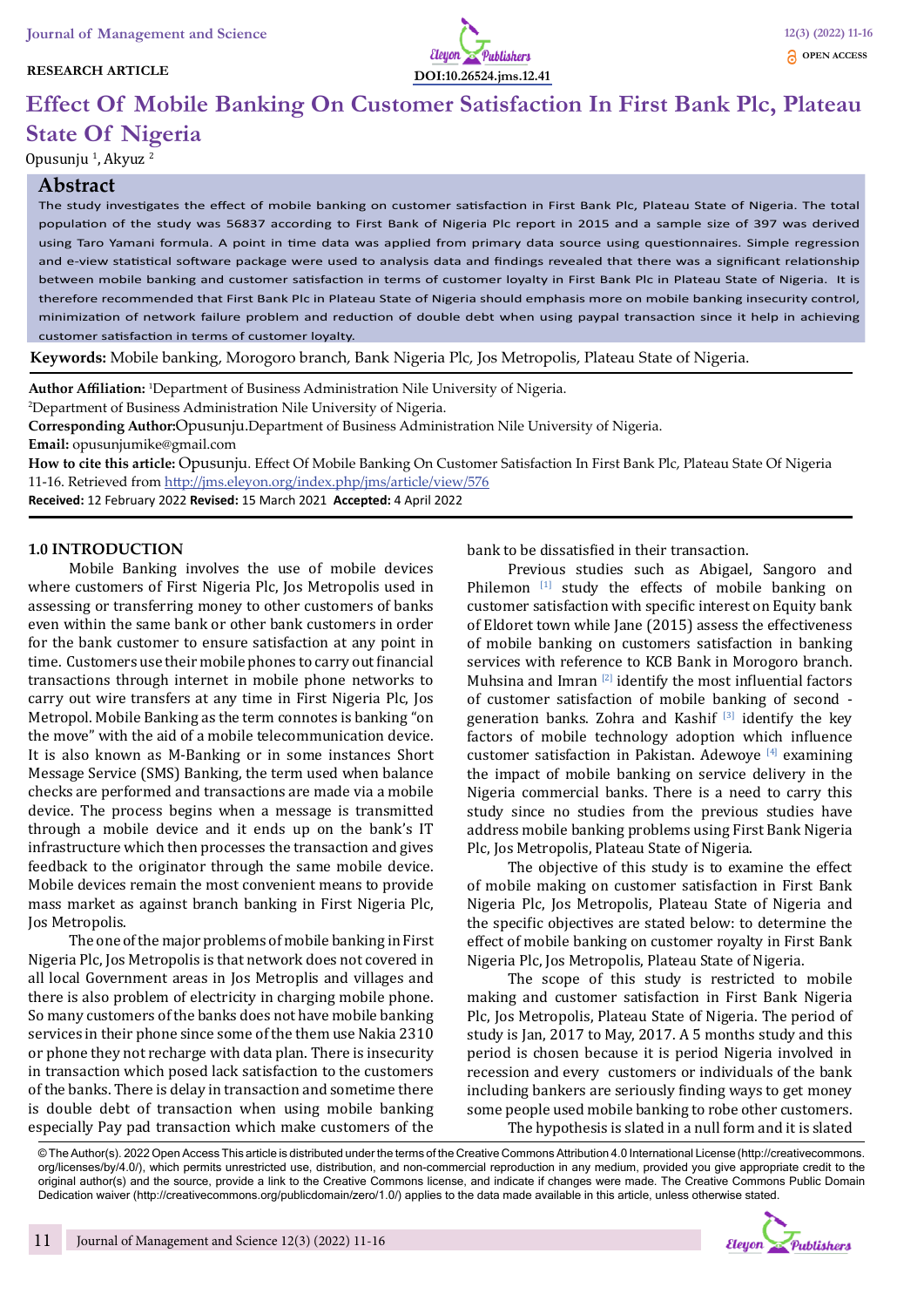#### below:

**H01:** Mobile banking does not affect customer loyalty in First Bank Nigeria Plc, Plateau State.

This model is developed by the researchers to guide this research since there was no previous model to best explain the researcher ideas or view point in this aspect. The researchers believes that mobile is brings about insecurity, network failure and double transaction especially when customers use paypal to transact money from one bank to the other. This process according to this mode will actually lead to customer dissatisfaction in the banking industry and will make the customers of banks to disloyal in patronizing the banks when it is not normal banking hours. However, this model has been tested by the researcher using regression to ascertain the cause-and-effect relationship that existed between the variables and visual mode have been drawing indicating their relationship. It is the view of the researcher that mobile banking lead to customer satisfaction if there is proper control of insecurity in terms of 419, thieves, mobile crime, network failure and double transaction reduction in the banking industry. This study can also be applied not only the banking sector but other sectors that uses mobile banking in transaction. The theory is not applicable to firms that does not transact businesses using mobile banking or individual that does not transact business by mobile banking.

#### **2.0 Concept of Mobile Banking**

Mobile Banking is a process of no branch banking which provides financial services to unbanked communities in both urban and rural areas at affordable cost. Mobile banking is safe, fast, and cheap to operate which are qualities that have led to its success globally.  $[5]$  Timaru and Buse (2007) assert that mobile banking is provision and availing of banking and financial services with the use of mobile telecommunication devices.

Mobile banking is the facility which provides banking services such as balance enquiry, funds transfer, bill payment, and transaction history via a users' mobile phone. Kondabagil (2007) assert that mobile banking is occurrence that indicate when customers access a banks' networks using cellular phones, pagers, personal digital assistants, or similar devices through telecommunication wireless networks. Mobile banking is an application of mobile commerce that enables

#### **Conceptual Framework**

customers to bank virtually at any convenient time and place. Tiwari et al (2006) believes is built by m-banking and many banks are taken advantage of this innovation in order to increase customer satisfaction, manage cost, increase profits and bring positive transformation of payment system in the economy.

The mobile banking faced with network failure, insecurity and double reduction of cash when using paypal transaction. Insecurity in mobile banking is the process whereby customers face with 419 and thieves while network failure causes customers to loss their money, waste their time, pay additional running cost to retrieved their money and even queue on the line to be attended to in a traditional banking system. To him also, there is double transaction that is cause by mobile making especially when customers transact business using paypal and if the customers loss the RRR number, the customer cannot get back his/her money.

#### **3.0 Concept of Customer Satisfaction**

According to East (1997), customer satisfaction is the feeling or attitude of a customer towards a product or service after it has been used. Customer satisfaction is the number of customers or percentage of total customers, whose reported experience with a firm, its products or its services (ratings) exceeds specified satisfaction goals (Farris & Paul, 2010). According to Saha and Zhao (2005), customer satisfaction is the collection of outcome of perception, evaluation and psychological reactions to the consumption experience with a product/service.

Power and Associates assert that customer loyalty as a deeply held commitment to frequently re-buy or re-patronize the same product or service, and though multidimensional in nature, it includes re-buy, repurchasing and resistance towards price increase. Michael noted that loyalty equates to a willingness to sacrifice on the part of the customer: a loyal customer may forgo a lower cost solution from a competitor or give you time to improve capabilities because they value other aspects of doing business with you. In a competitive marketplace where businesses compete for customers, customer satisfaction is seen as a key differentiator and increasingly has become a key element of business strategy.



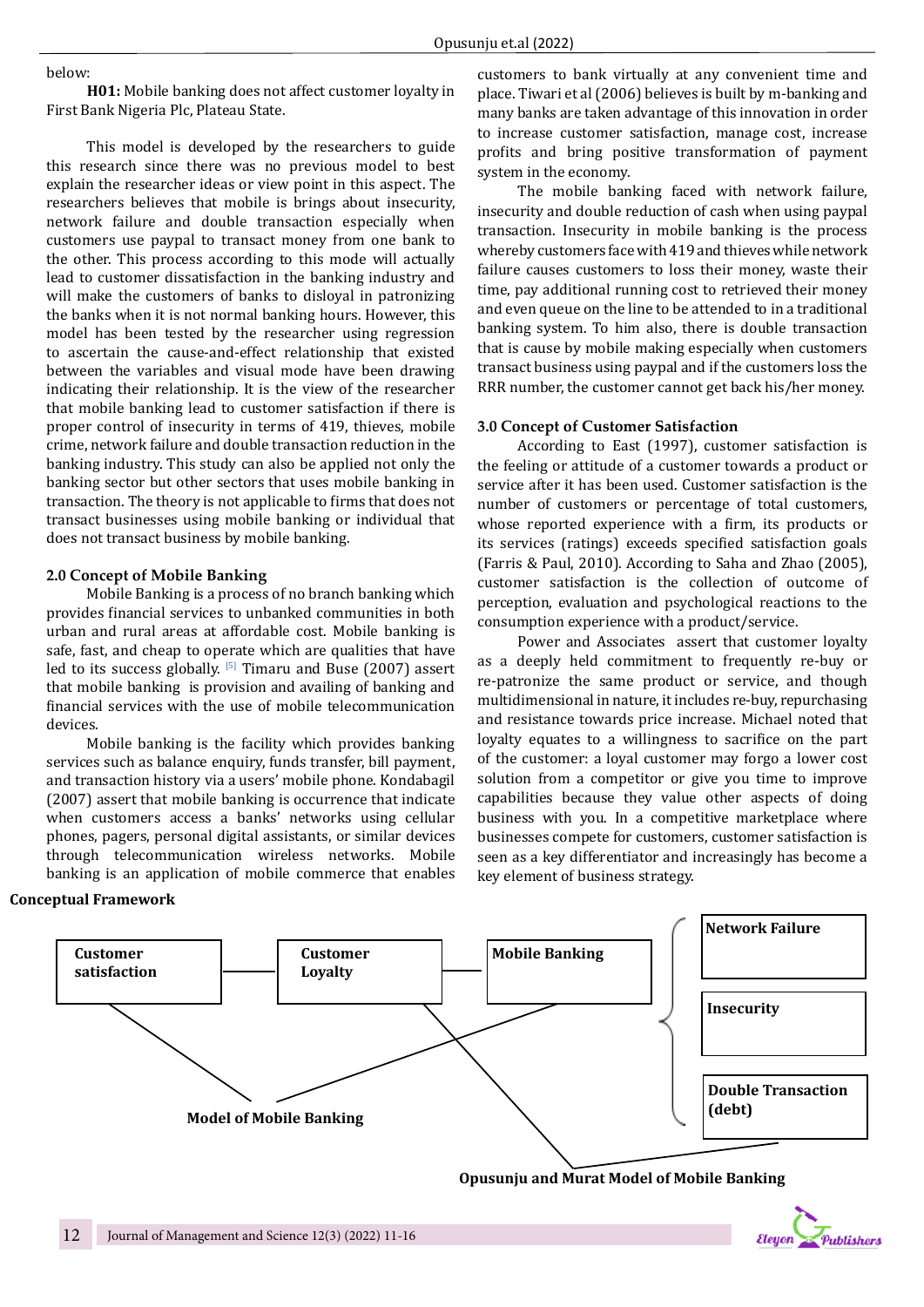## **4.0 Empirical Studies**

Abigael, Sangoro and Philemon study the effects of mobile banking on customer satisfaction with specific interest on Equity bank of Eldoret town. The study adopted a descriptive research design on a sample size of 213 respondents who were selected through stratified and purposive sampling from a target population of 2,130 consisting of employees, bank customers and agents. Data was collected by use of questionnaires and interview schedules and the data analyzed by the aid of Statistical Package of Social Scientists Program (SPSS). The findings were summarized using statistical measures of central tendency and measures of dispersion while data was presented using tables, charts and figures. Based on the study findings it was concluded that close to all those using mobile banking services at the moment were satisfied that indeed it was efficient and reliable.

The above study was conducted in 2013 and was in Eldoret town which they employed the used of SPSS which is not current and the researchers could have used e-view statistical package or minitab to analysis the data.

Jane [5] assess the effectiveness of mobile banking on customers" satisfaction in banking services with reference to KCB Bank, Morogoro branch. The study involved 110 KCB customers and 10 KCB officials. The sample was obtained through simple random and purposive sampling techniques. The sample size for the study was 120 respondents. Primary data was collected using questionnaires. Data collected were analyzed and processed through descriptive analysis, organized and presented using tables, charts. The results showed generally that; mobile banking services are accessible to KCB customers through Vodacom, Airtel and Tigo users. Additionally the study found that mobile banking services has great efficacy on customers" satisfaction.

Muhsina and Imran identify the most influential factors of customer satisfaction of mobile banking of second - generation banks. Study mainly followed a quantitative research methodology while structured questionnaire used as main data collection instrument. In collecting primary data, survey technique used as data collection tool and random sampling procedure used for selecting respondents of this study. Data analysis performed using through ANOVA, multiple regressions, and cross tabulation. Study found that, there exist strong associative relationships between the customer satisfactions with the selected factors.

Zohra and Kashif identify the key factors of mobile technology adoption which influence customer satisfaction in Pakistan. Questionnaires are used to conduct data collection and then analyzed using statistical techniques: regression analysis, correlation and factor analysis. The findings show that customer's concerns about security, authenticity and reliability of the technology are of significance.

Adewoye examining the impact of mobile banking on service delivery in the Nigeria commercial banks. The study was carried out in Lagos state with One hundred and forty (140) Questionnaires administered and distributed to both senior and junior staff of the selected banks, Thirty five (35) staff each were picked from the four (4) selected banks. One hundred and Twenty five (125) Questionnaires were found

useful for the purpose of the study representing 83.3% of the total questionnaire distributed. Data collected was analyzed using frequency table, percentage and mean score analysis while the non-parametric statistical test Chi- square was used to test the formulated hypothesis using STATA 10 data analysis package/software to examine the impact of mobile banking on service delivery and also look at the relationship between mobile banking and service delivery in the sampled banks. The results of the findings shows that Mobile banking improve banks service delivery in a form of transactional convenience, savings of time, quick transaction alert and save of service cost which has recuperate customer's relationship and satisfaction.

From the above studies, they use STATA, chi-square, table, percentage, mean score analysis and Regression and correlation, ANOVA, multiple regressions, and cross tabulation but non of these authors applied e-view statistical package to analysis the data but some authors used regression and correlation which is wrong. The researchers could have used only regression which implies that the researchers try to predict or forecast the relationship between the variables.

## **5.0 Methodolog**

The survey research design is adopted in this study which involved the used of primary method and this method is used for data collections. Survey research design is used because the study uses questionnaire which is to obtain factual information and also for clarity of the analysis of the findings. The population included the customers of the First banks Nigeria Plc in Jos Plateau state. According to First Bank of Nigeria Plc report (2015) there are 56837customers of the bank and a sample size of 397 derived using Taro Yamani and it is calculated below:

Where N is the population size e is the margin error (assume 5%) 1= constant= e=0.05  $n = n/1+n (0.05)^2$  $n = 56837/1+56837(0.0025)$  $n = 56837/143.09$ n= 397

The questionnaire were administered to customers of First banks Nigeria Plc in Jos Plateau state. The questionnaire were design in five point likert scale and the researcher administered the questionnaire by involving the employees of the banks and the after two weeks the researcher get to the banks and obtained the copies of the questionnaire from the employees of the bank. The researcher used the questionnaire as was returned from the employees and customers were provided opportunities to fill the questionnaire and returned. This means the customers were free to go with questionnaire till it finished filling the questionnaire and this make the return rate of the questionnaire very poor. However, only 129 copies of questionnaire were returned which the researcher used it for proper analysis in this study.

The questionnaire were pre-administered to 10 people to enable the researcher test for reliability to ensure that the

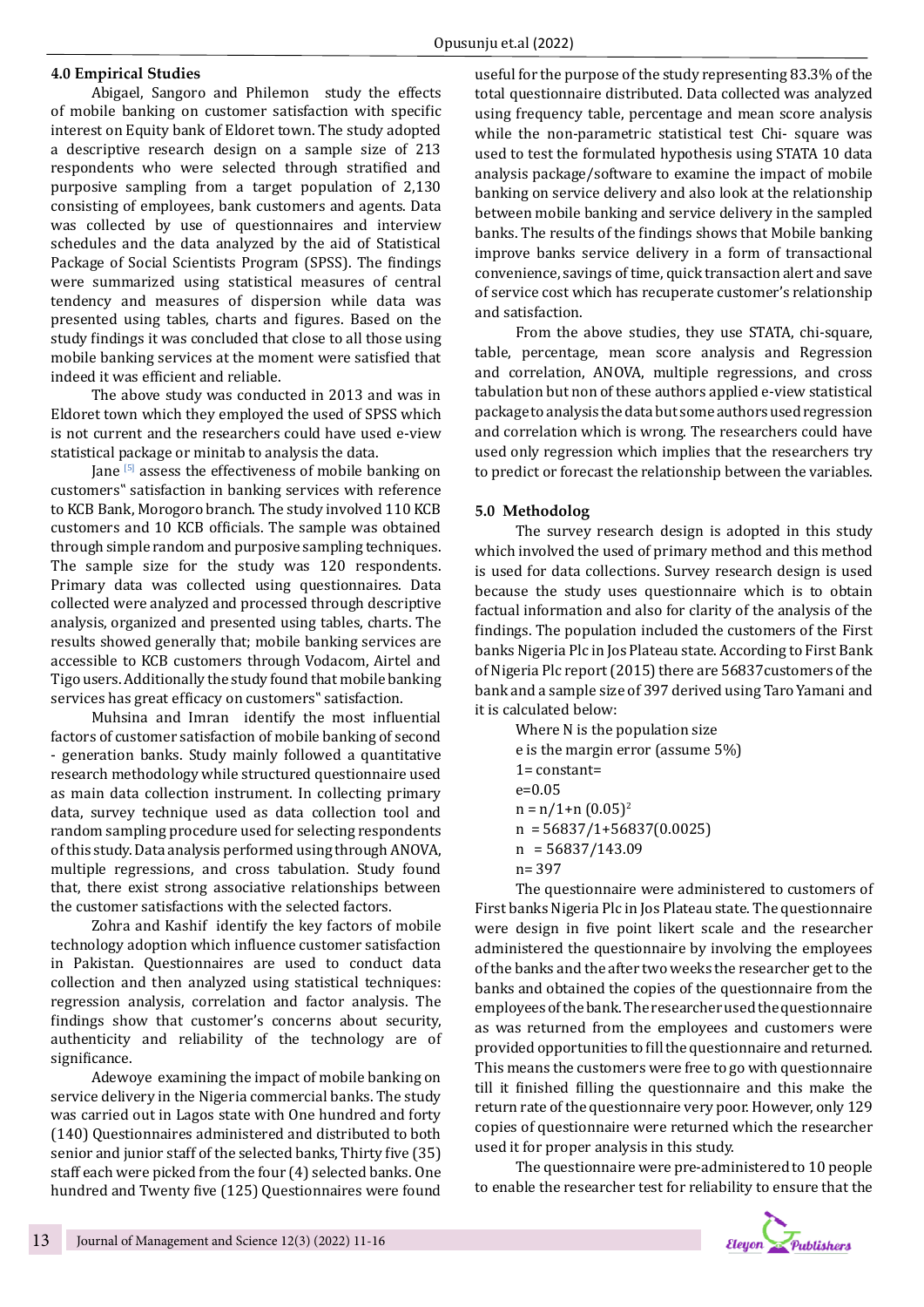questions being answered properly. The table below indicates the reliability value of the variables.

# **Table**

| <b>Variables</b>                                   | <b>Items</b> | Cronbach's<br><b>Alpha</b> |
|----------------------------------------------------|--------------|----------------------------|
| Mobile Banking                                     |              | 0.78                       |
| <b>Customer Satisfaction</b><br>(customer loyalty) |              | 0.78                       |

However, the Alpha value are reliable.

The study adopted regression and this is because the researcher established the cause and effect relationship between the variables using mathematically formula in broad sense, it is stated below:

 $Y = \alpha + \beta x$ 

Y= dependent variable (customer satisfaction measured with customer loyalty),  $\alpha$  = intercept,  $\beta$ = coefficient and x is the independent variable (Mobile banking). However, the above model is elaborated in a simple by adopting a statistical model in introducing error terns Thus, is expressed as:

CL= $\alpha$  +  $\beta$ I + MB $\beta$ 2 + $\mu$  ... equation 1

Where: CL = customer Loyalty and MB= mobile banking,  $\beta$ =coefficient,  $\alpha$ = Intercept and  $\mu$ = error terms

# **7.0 Discussion of Findings**

From the analysis, the relationship between mobile banking (double transaction, network failure and insecurity) and customer satisfaction in terms of customer loyalty in First Bank Plc in Plateau State of Nigeria. This shows that there is a significant relationship between mobile banking (double transaction, network failure and insecurity) and customer satisfaction in terms of customer loyalty in First Bank Plc in Plateau State of Nigeria. The finding is in lined to the findings of Jane (2015) who found a positive significant relationship between mobile banking and customer loyalty. The study is also in lined with Lucy theory of mobile banking which state that mobile banking lead to customer satisfaction if there is proper control of insecurity in terms of 419, thieves, mobile crime, network failure and double transaction reduction in the banking industry.

# **6.0 Data Analysis**

# **Table 1: Mobile Banking and Customer Loyalty in First Bank Plc,**

| <b>Items</b>                                                                                                                                 | 5         | $\overline{\mathbf{4}}$ | 3       | $\overline{2}$ |           |
|----------------------------------------------------------------------------------------------------------------------------------------------|-----------|-------------------------|---------|----------------|-----------|
| Mobile Banking                                                                                                                               |           |                         |         |                |           |
| There is more insecurity in terms 419 and<br>thieves as well as cyber crime in Mobile<br>banking adopted by first bank Plc, Plateau<br>State | 44(34.11) | 23(17.82)               | 3(2.31) | 17(2.32)       | 42(32.55) |
| There is frequent double transaction in mo-<br>bile banking in first bank Plc, Plateau State                                                 | 51(39.53) | 26(20.15)               | 1(8.33) | 20(15.50)      | 31(24.03) |
| There is frequent network failure when using<br>mobile banking in first bank Plc, Plateau<br>State                                           | 48(37.20) | 39(30.23)               | 1(8.33) | 18(13.95)      | 22(17.05) |
| <b>Customer Loyalty</b>                                                                                                                      |           |                         |         |                |           |
| Customers of First Bank Plc, Plateau State<br>frequently patronize the bank                                                                  | 57(44.18) | 34(26.35)               | 2(1.55) | 26(20.15)      | 10(7.75)  |
| The way and manner they attend to custom-<br>ers (approach) are encouraging                                                                  | 23(17.82) | 18(13.95)               | 1(0.77) | 59(45.73)      | 28(21.71) |
| The services of the bank are good and unique                                                                                                 | 28(21.71) | 21(16.27)               | 2(1.55) | 44(34.10)      | 33(25.58) |

# **Source Field survey, 2021**

The above table indicates the respondents' percentage in each secondary indicant's used in explaining the primary indicants in this study. However, the above respondents view is used to compute the mean value of the variables as shown below:

| <b>Variables</b><br>for mobile<br><b>banking</b> | 5  | 4  | 3 | $\overline{2}$ |    | <b>FX</b> | N   | <b>Mean</b> | <b>Remarks</b> | <b>Sectional</b><br><b>Mean</b> |
|--------------------------------------------------|----|----|---|----------------|----|-----------|-----|-------------|----------------|---------------------------------|
| Insecurity                                       | 44 | 23 | 3 | 17             | 42 | 397       | 129 | 3.07        | Good           |                                 |
| double<br>transaction                            | 51 | 26 |   | 20             | 31 | 433       | 129 | 3.35        | Good           | 3.32                            |
| Network<br>failure                               | 48 | 39 |   | 18             | 23 | 458       | 129 | 5.55        | Very<br>Good   |                                 |

# **Source: Authors Computation, 2021**

The table above explained the acceptability of the variables used in the analysis at a mean value of 3.32 which is accepted. This implies that there is insecurity, double transaction and network failure in First Bank Plc in Plateau State of Nigeria as a result of mobile banking activities.

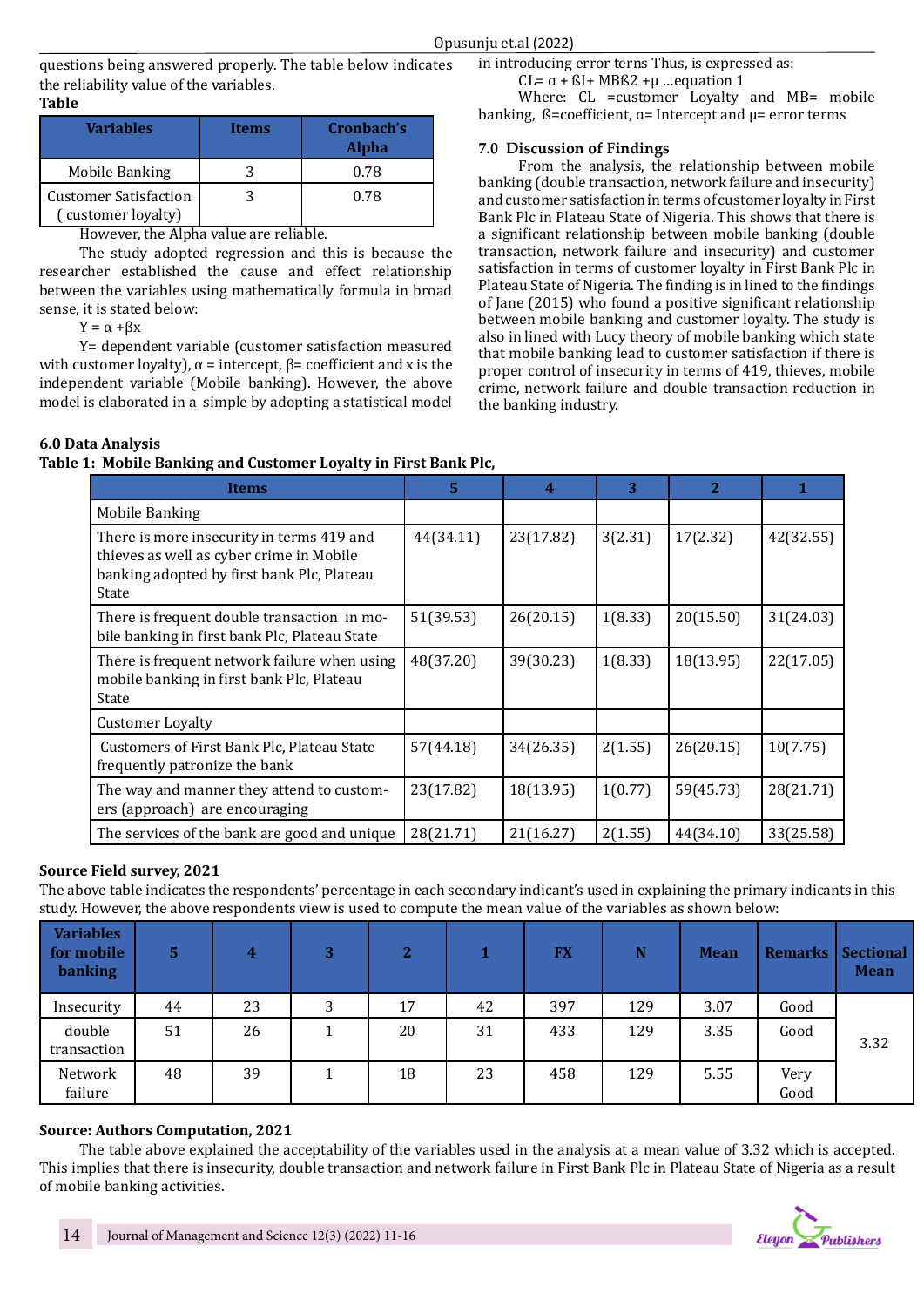| <b>Variables for</b><br>customer<br>satisfaction<br>customers)<br>loyalty) | 5  | 4  | 3 | າ<br>ı. |    | FX  |     | <b>Mean</b> | <b>Remarks</b> | <b>Sectional Mean</b> |  |
|----------------------------------------------------------------------------|----|----|---|---------|----|-----|-----|-------------|----------------|-----------------------|--|
| Patronage                                                                  | 57 | 34 | 2 | 26      | 10 | 489 | 129 | 3.79        | Very Good      |                       |  |
| Approach                                                                   | 23 | 18 |   | 59      | 28 | 336 | 129 | 2.60        | Poor           | 3.00                  |  |
| services                                                                   | 28 | 21 | 2 | 44      | 33 | 351 | 129 | 2.72        | Poor           |                       |  |

The table above explained the acceptability of the variables used in the analysis at a mean value of 3.00 which is accepted. This implies that there is customer patronage, ways and manners or approach they attend to customers, the services they offered is good and unique in First Bank Plc in Plateau State of Nigeria as a result of mobile banking activities.

## **Regression Result using**

E-view Statistical software Package

CL= β0+ β1MB

Dependent Variable: CL Method: Least Squares Date: 06/02/21 Time: 22:19 Sample: 1 129 Included observations: 129

| <b>Variable</b>    | <b>Coefficient</b> | <b>Std. Error</b>     | t-Statistic | Prob.    |
|--------------------|--------------------|-----------------------|-------------|----------|
| C                  | 1.151623           | 0.294285              | 3.913293    | 0.0001   |
| MB.                | 0.798479           | 0.026561              | 30.06238    | 0.0000   |
| R-squared          | 0.876788           | Mean dependent var    |             | 9.124031 |
| Adjusted R-squared | 0.875818           | S.D. dependent var    |             | 4.111736 |
| S.E. of regression | 1.448953           | Akaike info criterion |             | 3.594941 |
| Sum squared resid  | 266.6319           | Schwarz criterion     |             | 3.639280 |
| Log likelihood     | $-229.8737$        | Hannan-Quinn criter.  |             | 3.612957 |
| F-statistic        | 903.7469           | Durbin-Watson stat    |             | 1.072493 |
| Prob(F-statistic)  | 0.000000           |                       |             |          |

## **Source: Data output using e-view 7.0 statistical package, 2021 Decision Rule: 1%, 5% and 10% level of significance**

The coefficient for mobile banking is significant in achieving customer satisfaction in terms of customer loyalty in First Bank Plc in Plateau State of Nigeria. The CL= 1.15+0.079MB which indicates that mobile banking (double transaction, network failure and insecurity) will increase by 79% for every 1% increase in customer loyalty in First Bank Plc in Plateau State of Nigeria. This implies that customer loyalty in First Bank Plc in Plateau State of Nigeria have 78% customer satisfaction (customer loyalty) as a result of mobile banking. The p-value of 0.00 is less than the t-statistic value of 30.06 and the standard error value of 0.02 is less than the t-statistic value. The f-statistic value of 903.7469 is significant at p statistic value of 0.00 and a Durbin Watson value of 1.07 which provides evidence of existence of linear relationship between

mobile banking (double transaction, network failure and insecurity) and customer satisfaction in terms of customer loyalty in First Bank Plc in Plateau State of Nigeria. The  $R2 = 0.87$  indicates that only 78% mobile banking (double transaction, network failure and insecurity) embarked upon by the First Bank Plc in Plateau State of Nigeria contributes immensely to customer satisfaction in terms of customer loyalty in First Bank Plc in Plateau State of Nigeria but 13% can explained by other factors not noted in the regression model which is refer to as error term. Therefore we accept the alternative hypothesis that there is a significant relationship between mobile banking (double transaction, network failure and insecurity) and customer satisfaction in terms of customer loyalty in First Bank Plc in Plateau State of Nigeria.